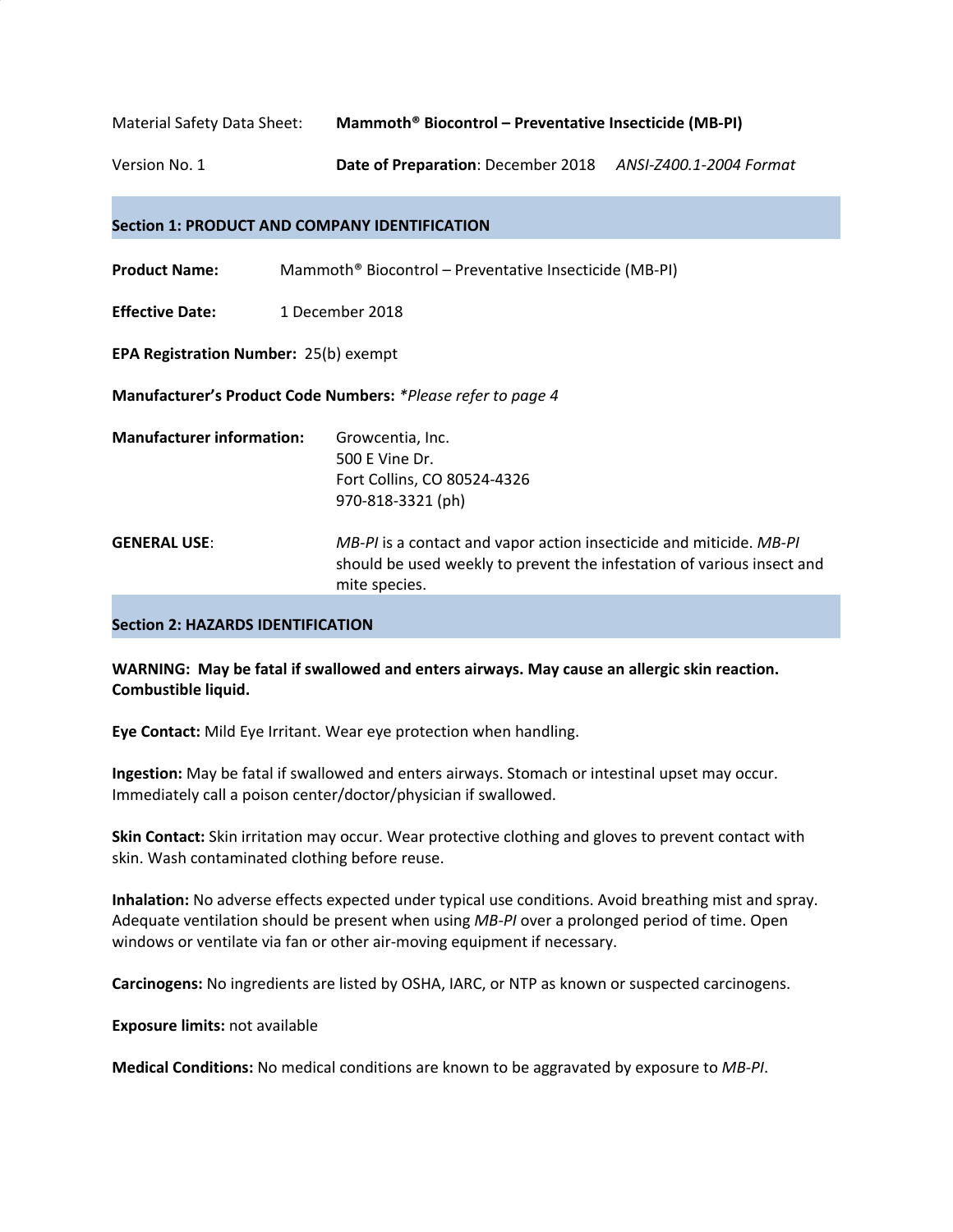### **Section 3: COMPOSITION/INFORMATION ON INGREDIENTS**

**Ingredients:** Thyme oil (5%), corn oil (90%), lecithin (5%)

**CAS Number:** Not available

**Synonyms:** Biological control agent

#### **Section 4: FIRST-AID MEASURES**

**Eye Contact:** Reddening may develop. Immediately rinse the eye with large quantities of cool water; continue 10-15 minutes or until the material has been removed; be sure to remove contact lenses, if present, and to lift upper and lower lids during rinsing. Get medical attention if irritation persists.

**Ingestion:** If swallowed, immediately call a poison center/doctor/physician. Rinse out mouth and drink water in small sips. Do NOT induce vomiting.

**Skin Contact:** Irritation may occur. If on skin, wash with water for at least 15 minutes. If skin irritation or rash occurs, get medical advice/attention.

**Inhalation:** Non-toxic. Exposure to concentrate may cause mild irritation of nasal passages or throat; remove to fresh air. Get medical attention if irritation persists.

#### **Section 5: FIRE-FIGHTING MEASURES**

**Product 2 is stable, not flammable, and will not burn. No special procedures required.**

**Flash Point/Auto-Ignition:** 87.2°C

**Extinguishing Media:** Use water spray, alcohol-resistant foam, dry chemical, or carbon dioxide.

**Flammability Limits:** Not flammable.

**Special Fire Fighting Equipment/Procedures:** Dangerous gases are evolved in the event of a fire. Use appropriate extinguishing media for material that is supplying fuel. Keep out of smoke. Fight fire from upwind position. Cool closed containers exposed to fire with water spray. Do not allow run-off from firefighting to enter drains or water courses.

### **Section 6: ACCIDENTAL RELEASE MEASURES**

**Method for cleaning up:** Soak up with inert absorbent material (e.g. sand, silica gel, acid binder, universal binder, sawdust). Collect and transfer the product into a properly labelled and tightly closed container. Clean contaminated floors and objects thoroughly, observing environmental regulations.

**Spills and leaks:** Contain the spill to prevent discharges to surface streams or storm sewers.

### **Section 7: HANDLING AND STORAGE**

**Handling:** Protect eyes to prevent contact. Avoid prolonged or repeated exposure to skin. Ensure adequate ventilation. Handle and open container in a manner as to prevent spillage.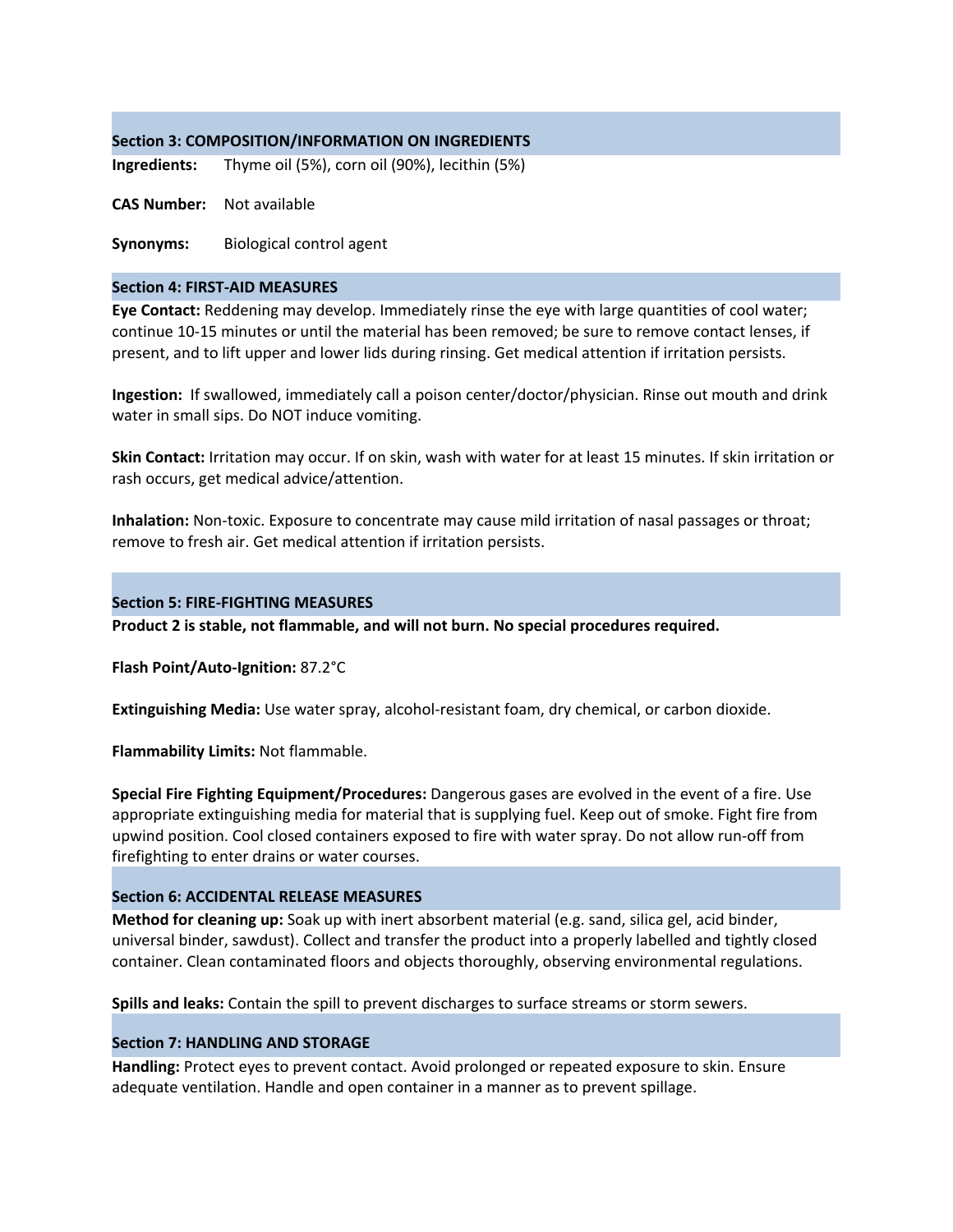**Storage:** Store in a cool, dry place and in such a manner as to prevent cross contamination with other crop protection products, fertilizers, food, and feed. Store in original container out of direct sunlight and away from hot or cold extremes. Keep out of reach of children. Keep containers sealed until ready for use.

### **Section 8: EXPOSURE CONTROLS/PERSONAL PROTECTION**

**Engineering controls:** General mechanical ventilation can be expected to effectively remove and prevent build up of any dust generated from handling this product in a closed environment.

### **Personal Protection:**

**Eyes:** Avoid contact with eyes. **Hands:** Avoid skin contact by using gloves. **Respiratory:** No respiratory protection required under normal conditions of use. **Other:** Open wounds or skin surface disruptions should be covered with a chemical resistant patch to  $minimize$  absorption risks.

### **Section 9: PHYSICAL AND CHEMICAL PROPERTIES**

**Appearance:** Cleaner is a light brown/orange liquid. **Odor:** aromatic thyme **Odor threshold:** NA **pH:** 5.6 – 7.3 at 100% **Melting point:** NA **Freezing Point:** Approx -2°C (30°F) **Boiling Point:** 100.6°C (212°F) **Flash point:** NA **Evaporation rate:** NA **Flammability:** Not flammable **Upper/lower flammability/explosive limits:** Not flammable **Vapor Pressure:** NA **Vapor Density:** NA **Density:** ca. 0.91 g/mL at 20°C **Water Solubility:** emulsifiable **Partition coefficient:** NA **Auto-ignition temperature:** NA **Decomposition temperature:** NA **Viscosity:** NA

## **Section 10: STABILITY AND REACTIVITY**

**Chemical Stability:** This material is chemically stable under normal storage and handling conditions.

**Hazardous Decomposition:** No decomposition products expected under normal conditions of use.

**Hazardous Polymerization:** Not known to occur.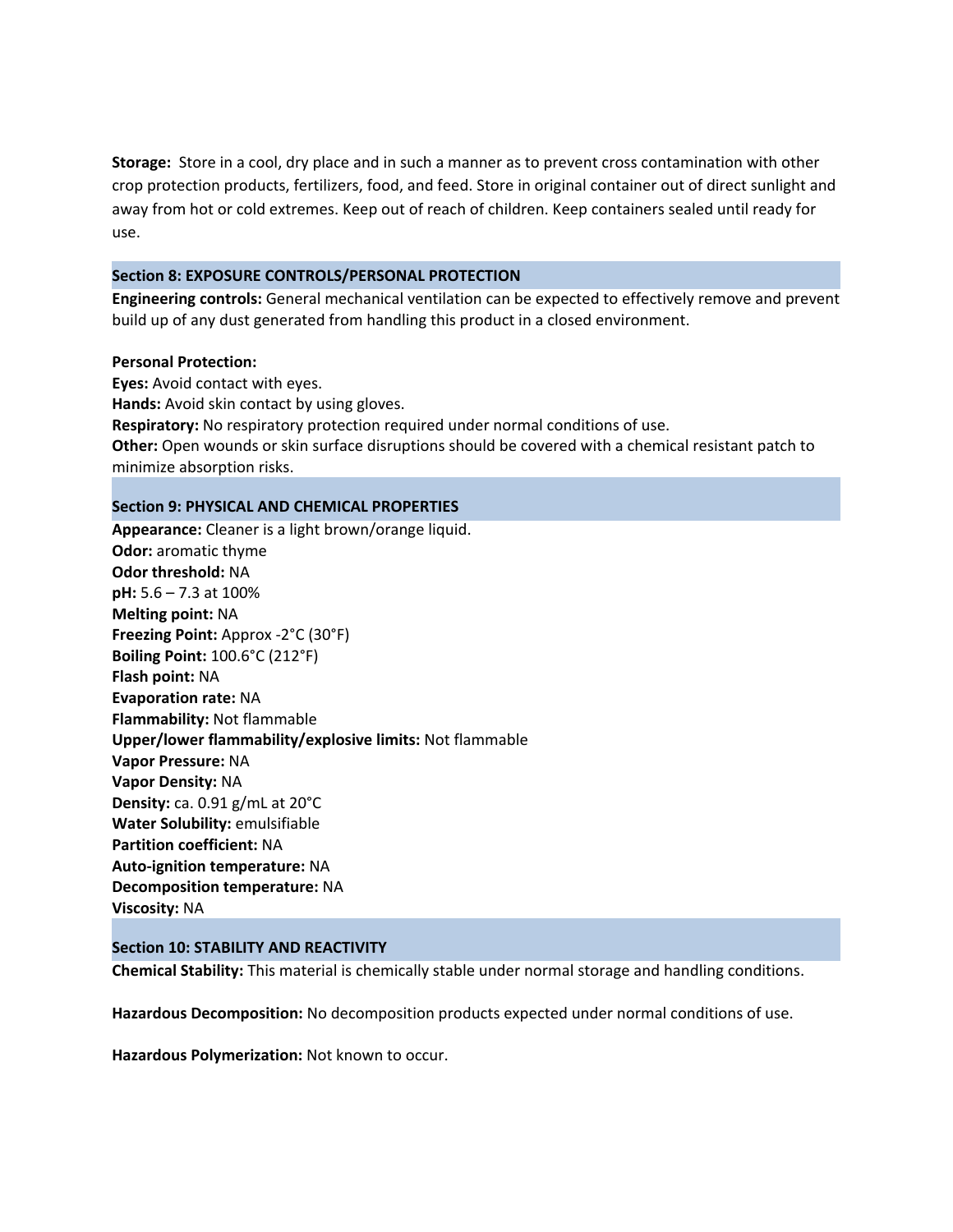## **Section 11: TOXOLOGICAL INFORMATION**

| <b>Chronic Toxicity:</b>        | None known                                       |  |
|---------------------------------|--------------------------------------------------|--|
| <b>Mutagenic Effects:</b>       | None known                                       |  |
| <b>Teratogenic Effects:</b>     | None known                                       |  |
| <b>Developmental Toxicity:</b>  | None known                                       |  |
| <b>Carcinogenic Effects:</b>    | None known                                       |  |
| <b>Acute Effects on Humans:</b> | May cause skin, eye, and respiratory irritation. |  |

**Sensitization:** Repeated or prolonged exposure to the substance at concentration above the exposure limits may cause respiratory tract and lung sensitization.

**Existing Medical Conditions Aggravated:** None known

### **Section 12: ECOLOGICAL INFORMATION**

**Ecotoxicity:** Do not allow to get into surface water, drains, and ground water. Do not contaminate surface or ground water by cleaning equipment o disposal of wastes, including equipment wash water. Apply this product as specified on the label.

**Environmental Fate:** No data available regarding the environmental fate or biodegradation.

### **Section 13: DISPOSAL CONSIDERATION**

**EPA Waste Number:** Non-hazardous waste

**Treatment:** Dispose of according to all federal, state/provincial and local environmental regulations.

#### **Section 14: TRANSPORT INFORMATION**

This product is non-hazardous for transport according to the U.S. Department of Transportation Services

**UN Number:** 3082 Class 9 Packaging Group III

**Dangerous Goods Class:** Non-hazardous

**This product is non-hazardous for storage and transport according to the U.S. Department of Transportation Regulations.** *MB-PI* should be labeled an environmentally hazardous substance, liquid, N.O.S., due to its marine toxicity.

# **Section 15: REGULATORY INFORMATION**

## **US Federal Regulations:**

**Product Information:** This 25(b) product is exempt from registration with the federal Environmental Protection Agency under FIFRA regulations and is considered non-hazardous.